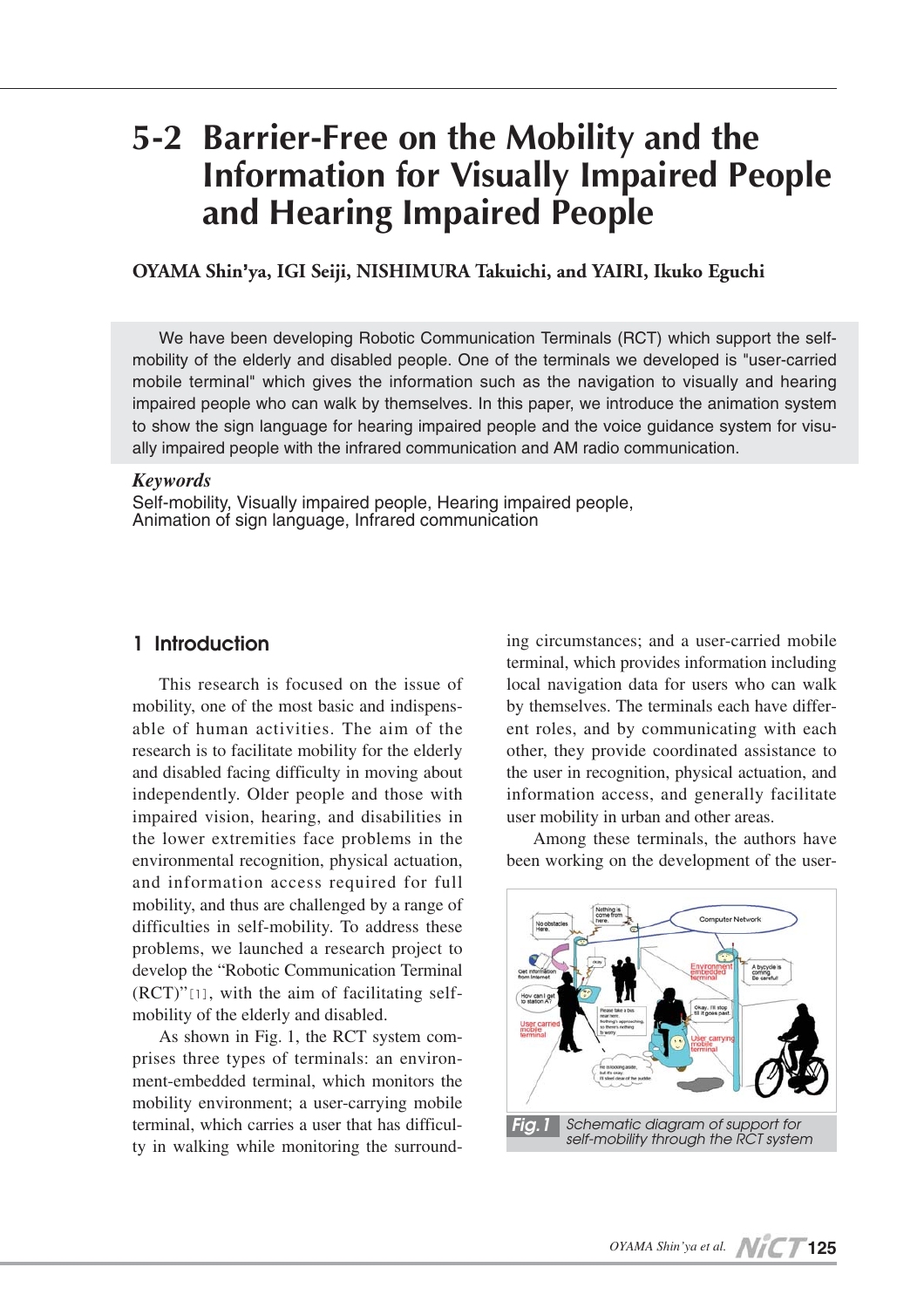carried mobile terminal. We have conducted research and development of a method of presenting information to the hearing impaired based on computer graphics (CG) sign language animation displayed on a mobile information terminal and an area guidance system to promote self-mobility among the visually impaired. This paper provides brief outlines of these systems and actual application experiments performed with the cooperation of disabled volunteers.

## **2 Information presentation by sign language animation in mobile environments**

Hearing impairment is sometimes referred to as an "information impairment", attesting to the significant difficulties faced by the hearing impaired in daily communications, particularly when traveling from one place to another. To help facilitate communications between the hearing impaired who use sign language in daily life (for simplicity, referred to as the "deaf" below) and those that are unimpaired, we have developed two techniques. One technique consists of a system of sign-language recognition<sup>[2]</sup> through image processing and conversion of the recognized data into voice information. The other technique<sup>[3]</sup> involves recognition of voice data and subsequent generation of sign language using computer graphics (CG) tools. The sign-language recognition technique itself presents many problems that remain to be solved before practical application. However, the technique of generating sign language is already in a stage approaching practical application.

The recent expansion of wideband information and communication networks as well as the spread of mobile information terminals have made it possible to provide services involving various types of animation. Here, we describe a technique of generating sign language and a technique for the presentation of CG sign-language animation displayed on a mobile information terminal (PDA) with the aim of assisting deaf people in movement.

## **2.1 Sign language animation generation system**

There are two types of techniques for generating sign-language animation: those that are based on motion capturing — in other words, techniques that import the movements of sign language by deaf people into the computer and reproduce these movement as animation<sup>[3]</sup> and techniques based on motion primitives, which encode and synthesize the movements of sign language strictly through programming[4]. Techniques based on motion capturing can generate realistic sign language but each requires massive data acquisition and correction processes. On the other hand, techniques based on motion primitives offer the advantage of convenience in that these methods generate sign language simply through a computer program; however, the generated animation lacks the realism of motion-capturing techniques.

Figure 2 shows the configuration of the developed system. It is reported that there are approximately 4,000 sign language words. When a Japanese sentence is input, the system performs a morphological analysis, extracts the words required for expressing the sentence in sign language, and retrieves the corresponding sign language motion data from the builtin word database. Then, the system interpolates movements between the words and generates a sign language sentence. The system stores 1,500 words previously prepared by motion capturing. We selected words from sentences relating to situations in which deaf

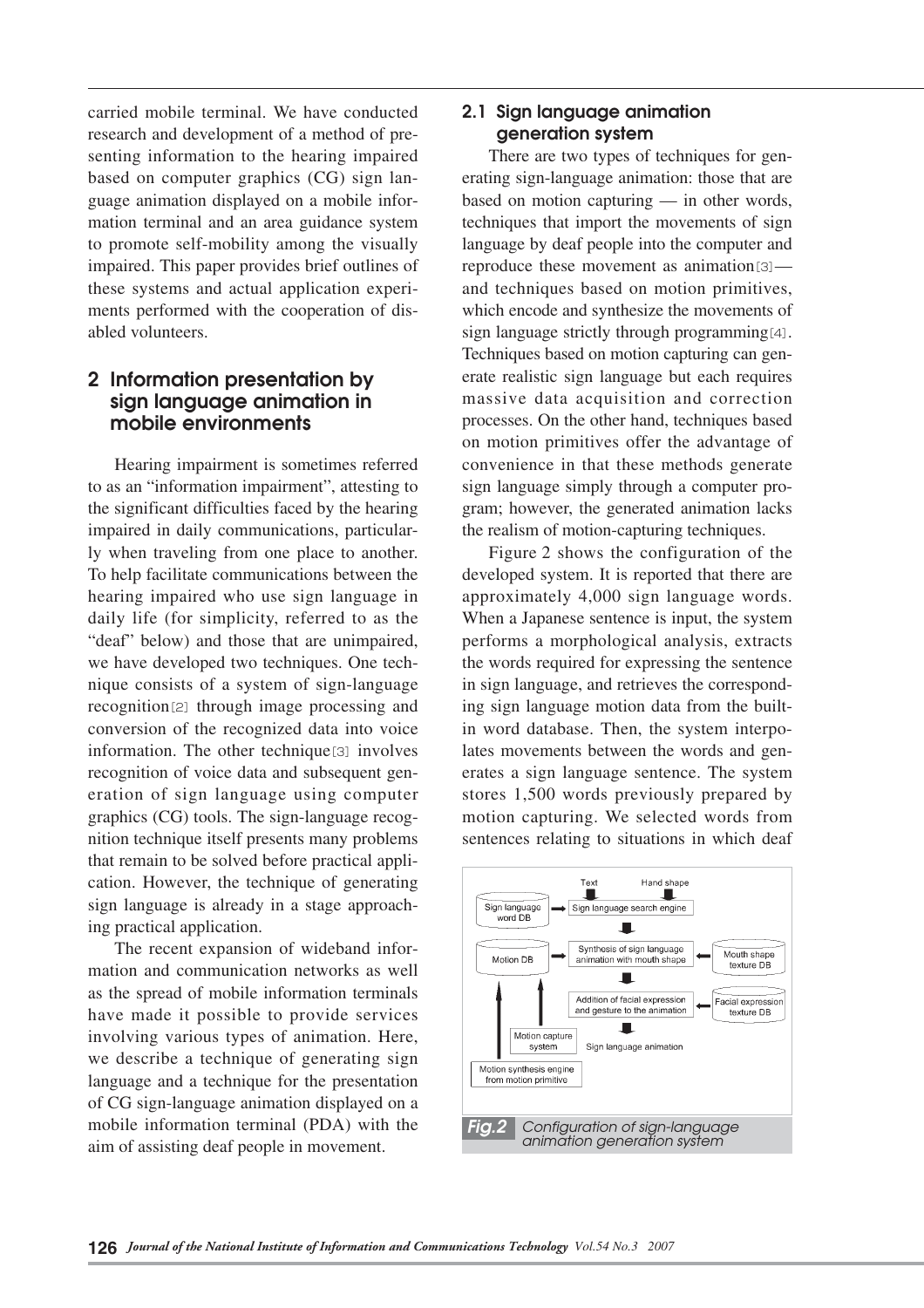people are often inconvenienced, such as in hospitals, banks, and traffic. As words not stored in the database may be required when generating sign language, the system is constructed to support the importation of CG data based on motion primitives. The system can synthesize not only the motion of the hands and fingers but also facial expressions, gestures, and mouth forms, which are also important elements of sign language.

## **2.2 Local information delivery to moving users**

# *2.2.1 Local information delivery system*

Figure 3 shows the mechanism behind the automatic delivery of information to deaf people moving while using PDAs. As an example of practical use, we assumed a scene in which the system is delivering information relating to a museum visit. The system consists of (1) an information delivery server, (2) a positional information detection server, and (3) a wireless LAN system. Each PDA is equipped with an infrared tag that transmits unique ID information. The positional information detection server continuously determines which PDA (and owner) is in front of which exhibit via the infrared sensor. The PDA is installed with middleware that receives positional information from the positional information detection server and enables the information delivery server to deliver the corresponding information. As the owner of the PDA moves, the



information on the corresponding exhibit is displayed on the PDA in sign-language animation. This animation uses 208×180-dot frames at a rate of 20 frames per second, and is delivered via 80-kbps streaming.

## *2.2.2 Evaluation experiment and discussion*

We performed an experiment to assess recognition of the sign-language animation displayed on a PDA. The examinees consisted of seven people who were either congenitally deaf or who had lost their hearing by the age of three. Table 1 shows details on each examinee. In the evaluation we provided each examinee with a PDA and asked each to operate the PDA on his or her own three times, in order to view the animation of signs and sentences and then asked that each write an evaluation.

(1) Word evaluation experiment

Sixty words based on motion capturing and 30 words based on motion primitives were evaluated, for a total of 90 words for both types together. Table 2 shows the results. The accuracy rate was 91.6 percent for words based

*Table 1 Examinee information*

| Examinee | Age | PС<br>experience | E-mail<br>experience | PDA<br>experience |
|----------|-----|------------------|----------------------|-------------------|
|          |     |                  |                      |                   |
| А        | 28  | Yes              | Yes                  | No                |
| в        | 20  | Yes              | Yes                  | A little          |
| C        | 25  | A little         | No                   | No                |
| D        | 57  | Yes              | $\rm No$             | No                |
| E        | 39  | Yes              | Yes                  | No                |
| F        | 26  | Yes              | Yes                  | No                |
| G        | 29  | Yes              | Yes                  | No                |

| <b>Table 2</b> Evaluation results of sign language<br>word and sentence animation |
|-----------------------------------------------------------------------------------|
|                                                                                   |

| Examinee       | Accuracy rate of<br>words based on<br>motion capture<br>(%) | Accuracy rate of<br>words based on<br>motion primitives<br>(%) | Accuracy rate of<br>sentences<br>(%) |
|----------------|-------------------------------------------------------------|----------------------------------------------------------------|--------------------------------------|
| А              | 91.7                                                        | 80.0                                                           | 81.8                                 |
| B              | 95.0                                                        | 63.3                                                           | 100                                  |
| $\mathcal{C}$  | 98.0                                                        | 63.3                                                           | 54.6                                 |
| D              | 75.0                                                        | 40.0                                                           | 54.6                                 |
| E              | 90.0                                                        | 50.0                                                           | 45.5                                 |
| F              | 91.7                                                        | 70.0                                                           | 63.6                                 |
| G              | 100                                                         | 80.0                                                           | 100                                  |
| Average<br>(%) | 91.6                                                        | 63.8                                                           | 71.4                                 |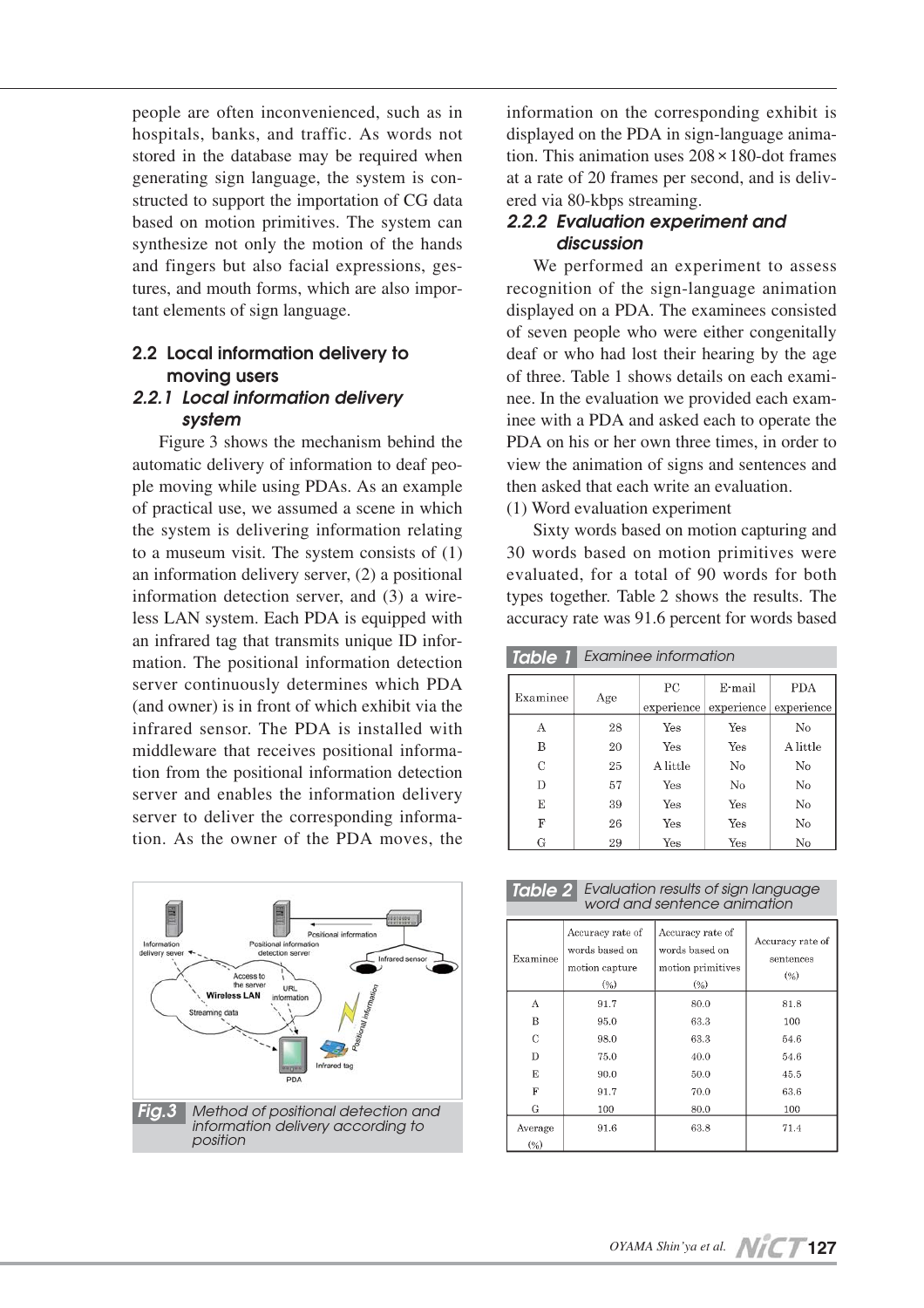on motion capturing and 63.8 percent for those based on motion primitives.

(2) Sentence evaluation & recognition experiment

Eleven sentences extracted from descriptions for museum exhibits were evaluated in the experiment. The longest sentence contained 17 words, while the shortest one contained six. The average number of words contained in a sentence was 12. Table 2 shows the results. The sentences were evaluated on a four-grade scale: "correct" (the meaning of the sentence was completely understood), "almost correct" (one to three words were incorrect but most of the meaning of the sentence was understood), "half understood" (about half of the sentence was understood), and "erroneous" (including blanks). On average, 44.2 percent of the sentences were completely understood, and 27.2 percent were almost completely understood, for a total of 71.4 percent completely or almost completely understood.

#### (3) Discussion

The accuracy rate was slightly lower for words based on motion primitives. Comparing the results with those of an evaluation experiment for words and sentences used in daily life displayed on an ordinary PC screen, in which the corresponding accuracy rates were 93 percent and 92.5 percent, respectively[3], the accuracy rate values were lower in this experiment. This is probably due to the academic nature of the content used in the experiment — descriptions of the art exhibits — and also due to the limited size of the PDA screen. In a past experiment to evaluate primitives[5], we obtained a result that adding mouth shapes improved accuracy. However, in this experiment, the examinees could barely identify the mouth shape on the small PDA screen and thus this feature did not help improve accuracy.

Viewing comments by age, we observed that older people noted that the screen was small; responding to the needs of the elderly in this area thus remains a future challenge. On the other hand, younger people commented that the device was easy to use. Despite some age-related differences, our results generally show that streaming images of CG animation sign language to a screen the size of a PDA can in principle be recognized, providing a viable means of communication to deaf people in motion, in accordance with their positions.

# **3 Mobility support for the visually impaired**

## **3.1 Mobility support for the visually impaired based on CoBIT**

Although many systems have been proposed to support self-mobility of the visually impaired, most of these systems rely on highly functional terminals such as PCs and PDAs[6][7]; one may conclude that visually impaired users will face significant difficulties in operating and maintaining such devices.

On the other hand, a system based on terminals that are easy to handle and that can provide the information required for movement can suit the needs of the visually impaired even if such terminals provide only limited functions. To facilitate the implementation of such a system, most of its components would preferably be situated in the environment. Terminals would feature the most simplified structure possible and would be easy to operate, such that the system would not place an undue burden on users.

Based on the foregoing principles, we have proposed a voice-guidance system[9] that incorporates infrared communication and simple terminals based on the technologies used in CoBIT[8]. This system is constructed based on a simple mechanism: the sound waves of voice guidance are converted into an infrared signal and transmitted; a photoelectric cell in the receiver terminal then receives the infrared signal and reconstitutes the sound wave, and the user listens to the voice guidance through an earbud directly connected to the photoelectric cell (Fig. 4). This system allows for the use of low-cost transmitters and terminals, and in addition, it places only a small burden on the user: the terminals are small, and the user can begin receiving voice signals simply by turning on the receiver.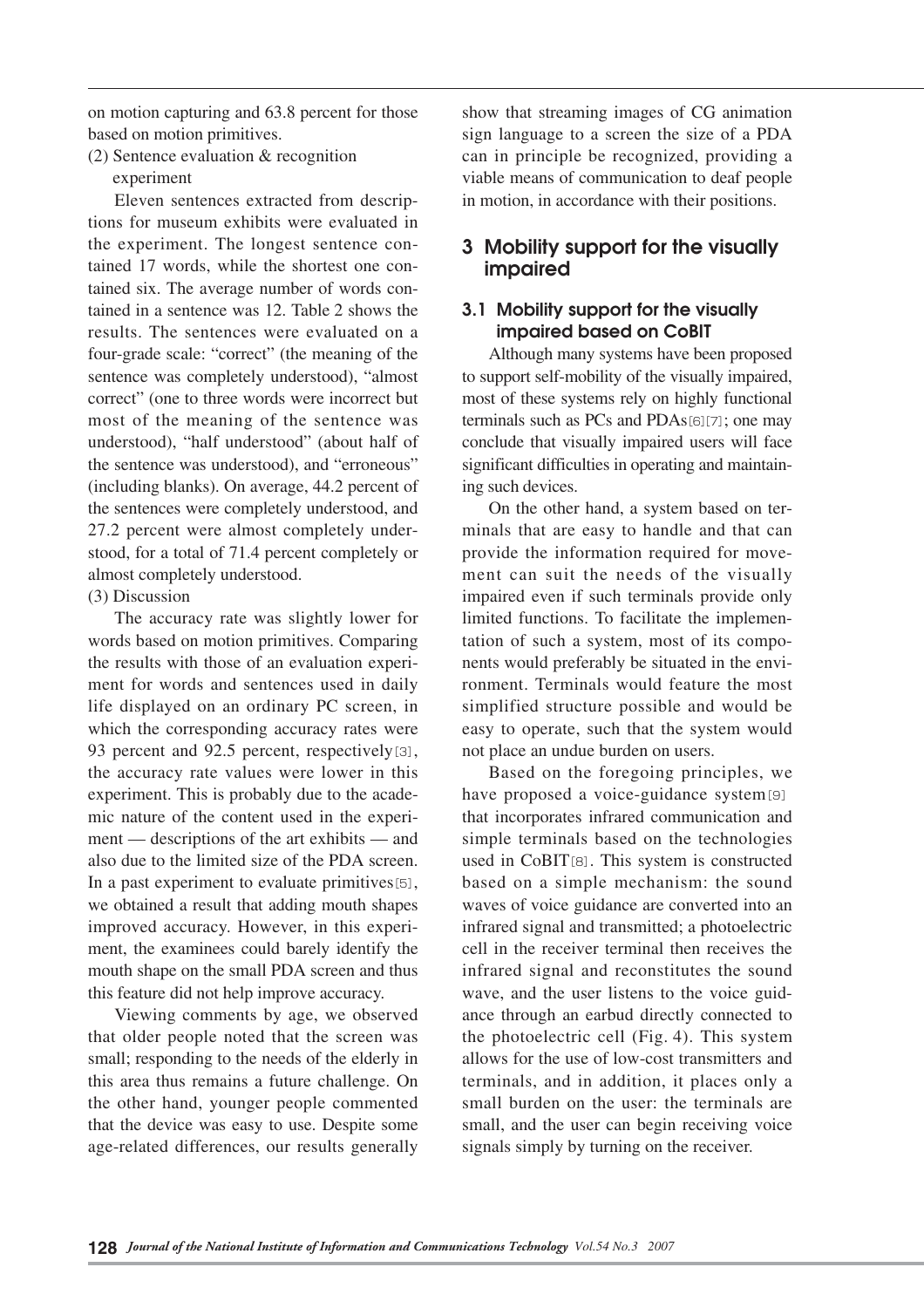

We performed an application experiment on this system, with the cooperation of a number of visually impaired subjects. The results show that the directionality and locality of infrared communication is effective in communicating directions intuitively and in providing information according to the position of the user. More generally, these results indicate that a system constructed with these simple devices also offers significant potential as a voice-guidance system.

On the other hand, the nature of the infrared signal described above limits the coverage area, and it often proved difficult to capture the source of the infrared signal, leading the user to wander off the route. Accordingly, we need to incorporate measures that will ensure that the terminals will reliably receive the transmitted infrared signal.

# **3.2 Voice guidance system combining infrared communication and AM radio broadcasting**

To solve the problem described in the previous sub-section, we considered incorporating a means of setting limits to the user's range of mobility. Specifically, we came up with a technique of indicating to the terminal where it should look for the infrared transmitter, rendering it easier for the terminal to receive the infrared signal. The technique we devised to restrict the range of mobility involved the adoption of a weak AM radio wave transmitter. AM broadcasting is a type of non-directional communication; the use of



weak radio waves enables broadcasting within a range of several meters. Based on these characteristics, we developed a technique enabling the terminal to receive the infrared signal more easily by first notifying the terminal of the approximate position of the infrared transmitter.

Figure 5 shows a schematic diagram of the use of the voice guidance system combining infrared communication and AM radio broadcasting (referred to as AM-CoBIT below). At a position requiring caution, such as in front of an intersection, the AM radio broadcasting function presents the voice message, "Approaching an intersection", letting the user know of the intersection in advance  $[(1)$  in Fig. 5]. The user locates the intersection based on the volume of the received voice message from the AM transmitter; the user then moves the terminal to the right and left to allow the terminal to detect the infrared signal; voice guidance is then issued to the user via the infrared transmitter (on the left in the diagram) regarding location and direction, indicating "(the destination) is this way".  $[(2)$  in Fig. 5]. The foregoing are the assumed procedures under the system.

This type of method has already been implemented and is in operation within a system to assist pedestrians at intersections (the Pedestrian Information and Communication System, or PICS), which combines FM radio broadcasting and infrared communication[10].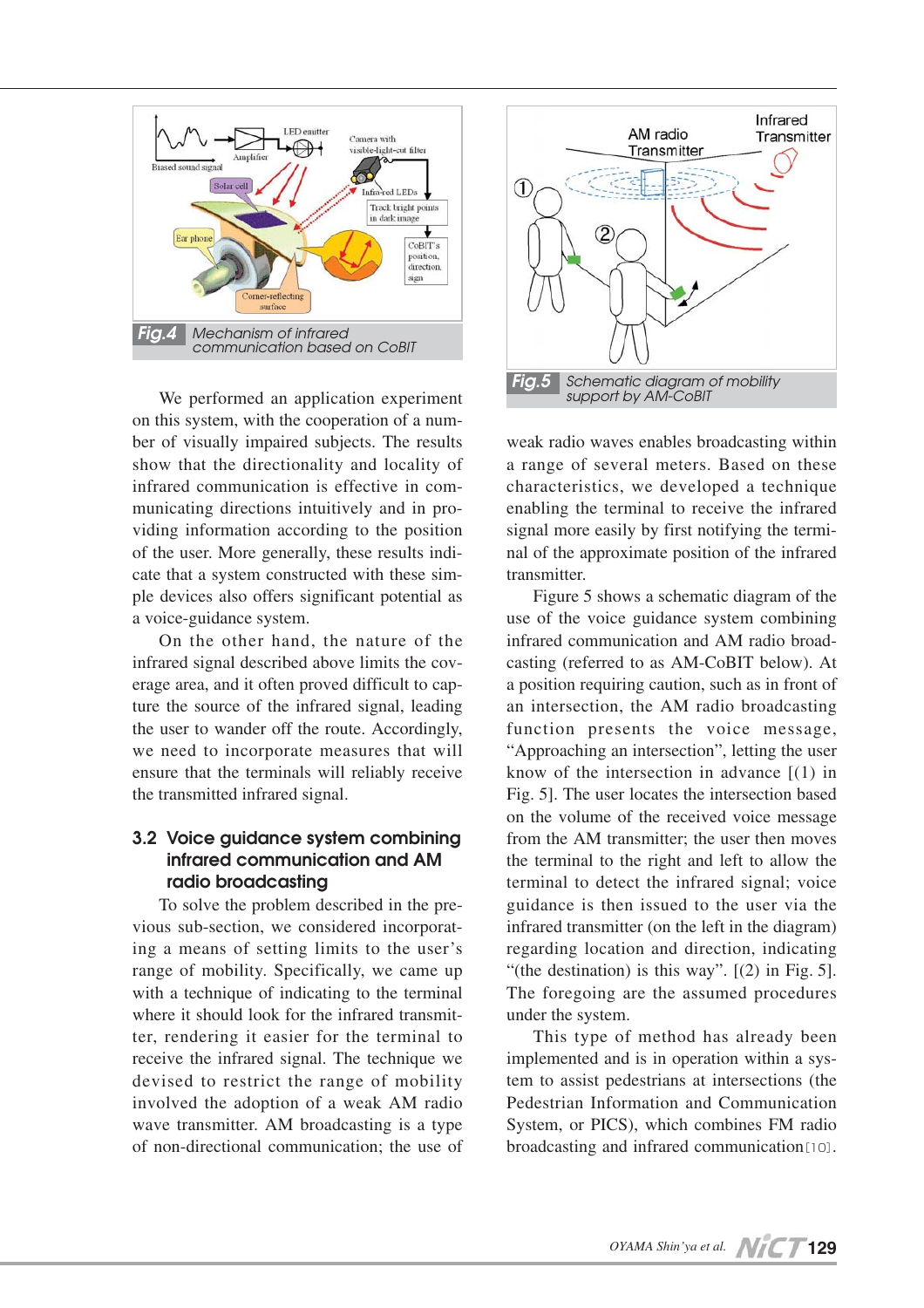However, we adopted the AM broadcasting due to certain advantages over FM broadcasting — for example, AM features less detuning noise, and transmission volume is more distance-dependent, allowing for the position of the transmitter to be roughly estimated based on the loudness of the signal.

AM-CoBIT consists of an infrared transmitter, a weak radio wave transmitter for AM radio, and a receiving terminal. The infrared transmitter does not use the conventional method of converting a voice into an infrared signal; instead, the device transmits an infrared signal based on the pulse-width modulation (PWM) method, which adjusts the duty ratio of rectangular pulses at a specific frequency according to the amplitude of the voice signal input to the transmitter. For AM radio broadcasting, we use the weak AM radio-wave transmitter adopted by Tekuteku Radio[11]. The radio transmitter has a recording IC circuit, a modulating circuit, and a loop antenna built-in, and transmits weak radio waves that satisfy the conditions for stations not requiring radio licenses as specified in the Radio Law. More specifically, the transmitter has sufficient power to allow the terminal to receive radio waves within an area of approximately 5 m from the transmitter. For the carrier wave frequency of the AM radio broadcasting, we chose 1,620 kHz — the band used to broadcast road traffic information — to avoid interference with general broadcasting.

On the other hand, the receiving terminal consists of a commercially available AM radio receiver and a circuit that switches between the AM radio signal and infrared signal for output to the earbud. Normally, the circuit outputs voice from the AM radio, but when the terminal detects an infrared signal containing certain frequency components on the receiving surface of the terminal, the circuit switches automatically to infrared signal input and outputs voice converted from the infrared communication to the earbud.

Here, although the system uses infrared communication based on the PWM method, conventional amplitude modulation is

employed as the signal is input to the CoBIT earbud, allowing the user to hear voice through CoBIT. Broadcasting based on a weak AM radio transmitter can also be heard using an ordinary AM radio, so the system can also provide useful voice guidance to the physically unimpaired, depending on the voice content. This feature will allow the system to be more readily incorporated into a new information infrastructure.

# **3.3 Application experiment** *3.3.1 Overview of experiment*

We performed an experiment to evaluate the usefulness of the system described in **3.2** by asking a number of visually impaired subjects to participate in its use. Fifteen visually impaired people (fully blind) assisted us in this experiment.

As shown in Fig. 6, the experiment was performed indoors in hotels and shops. The AM radio transmitter transmitted announcements regarding the location — for example, "Approaching an intersection" or "Approaching a toilet". The infrared transmitter transmitted information related to specific location and direction — for example, "The elevator is this way", "The entrance is this way", and "The toilet is this way". The examinees traveled dis-



*experiment*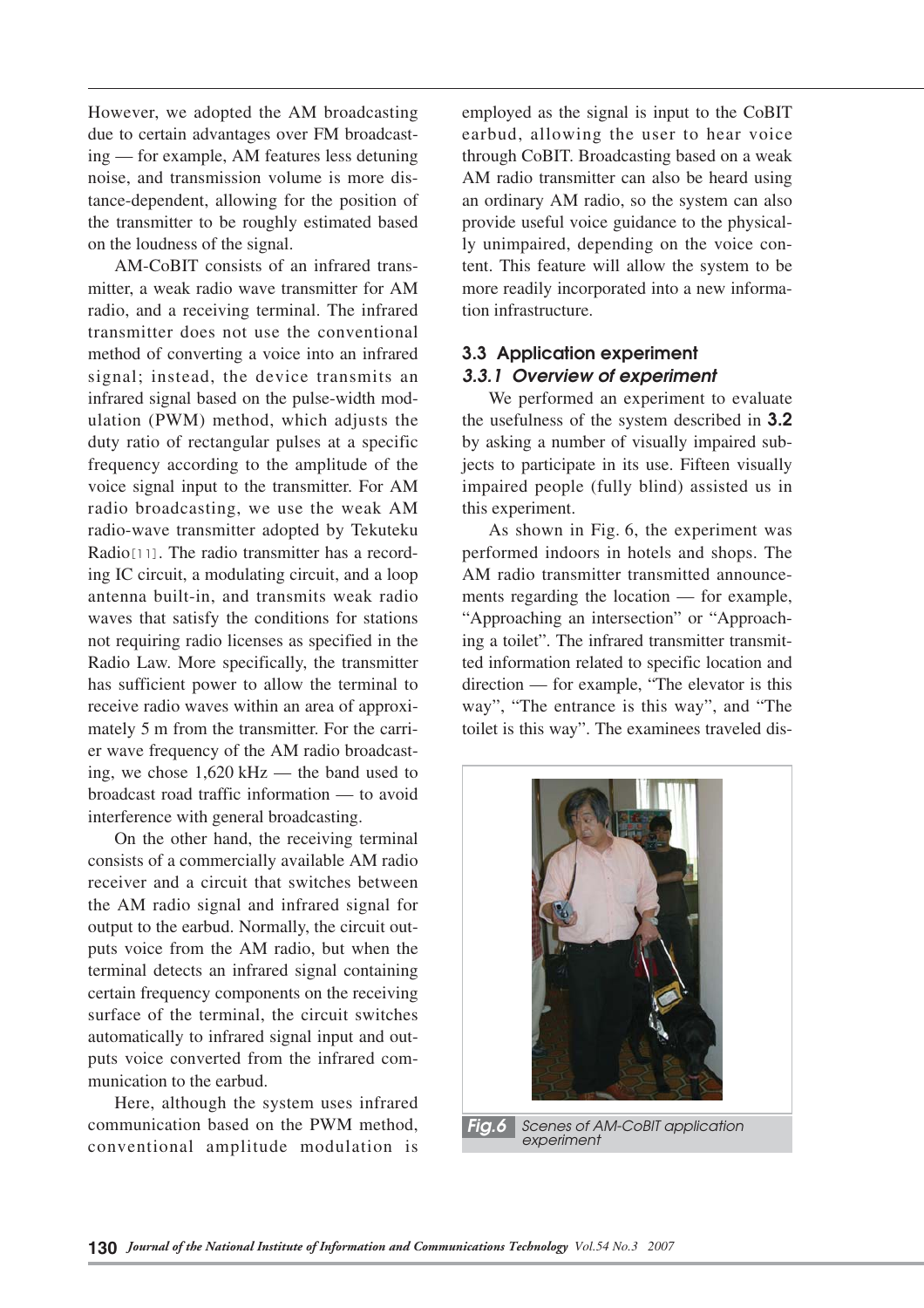tances of approximately 30 to 100 m.

Here, the AM radio transmitter used the voice of a man while the infrared transmitter used the voice of a woman, so the user could intuitively distinguish the voice from AM radio transmission from the voice coming from infrared communication switching. We explained this structure to the subjects before the experiment.

#### *3.3.2 Experimental results*

This experiment focused on how users use the system to proceed at a branching point such as an intersection. Accordingly, we observed the users acting as we had expected: finding the approximate position of the intersection using the voice from the AM radio; proceeding little by little as they moved the terminal left and right to search for the infrared transmitter; and finding the correct direction in which to proceed. In interviews after the experiment many examinees commented that they used the AM radio indications for a rough sense of what was near and then paid closer attention to the voice from the infrared signal to find their way.

We also found that the voice of the AM radio functions as a preliminary alert. When we performed an experiment with a voice guidance system using only infrared communication, many examinees commented that they wanted to be alerted before arriving at intersections or facilities. One of the examinees said, "I knew from the AM radio voice that I was near a toilet, but it was only when the voice changed that I was able to locate the actual entrance to the toilet". This example shows that the AM radio functions as an initial alert.

On the other hand, several problems also became clear, first among them related to the use of the terminal. For example, when the terminal received the infrared signal, the user could not identify the direction of the infrared transmitter and proceeded in the wrong direction. This problem may be overcome as users become accustomed to walking with the devices, but we believe that in any case it is necessary to improve the terminal design or other elements to ensure that the user can intuitively identify the direction of the signal by simply holding the terminal. Some problems were also noted with respect to the communication method, including the sound quality of the received voice. It often took time for the subject to understand the content of the voice guidance. Improvements in the means of communication method are thus required.

We also need to reconsider the content of the voice guidance and the positioning of the transmitters. As indicated above with respect to the alert function, we can conclude that the change in the voice guidance itself functioned as an alert. To ensure that we make the most effective use of this function, we need to position the transmitters so that this change in voice guidance takes place smoothly and reliably.

#### *3.3.3 Discussion*

The results discussed above show that this system, combining directional voice guidance information based on infrared transmission with non-directional broadcasting based on AM transmission, is effective in indicating direction of movement and in confirming location. By providing positional information several meters before arriving at an object using the AM transmitter, the system serves to provide useful alerts. Recent advances in information technology have reduced the total number of transmitters required to perform these functions; as a result, the system does not require as many terminals as we feared would be necessary when studying a system using only infrared signals.

Although several areas of improvement remain, this system seems to offer many advantages — for example, it can be implemented at low cost and it can also be used as a voice guidance system for the physically unimpaired through adjustment of voice content. The terminal is also simple, an advantage in encouraging adoption of the system.

# **4 Conclusions**

Though able to walk, many people face difficulties in moving about due to impaired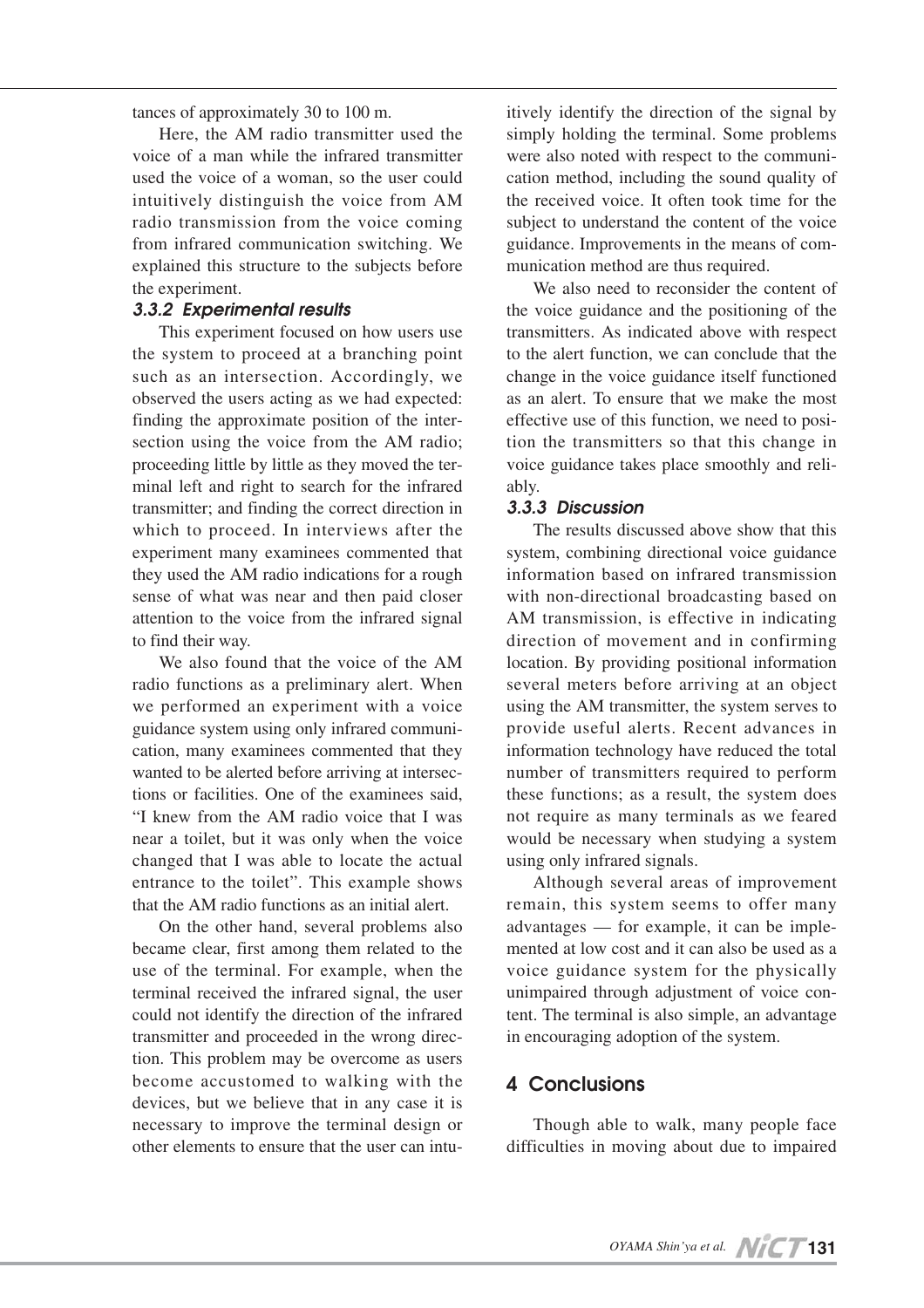vision or hearing. To improve the quality of life of the disabled under these circumstances, it is important to develop a system that provides information that will counteract their difficulties in acquiring information on the outer world. In this context, the functions of a user-carried mobile terminal in the RCT system discussed above have been developed with the aims of minimizing the burdens of technical implementation and keeping the initial costs of introducing the system to a minimum. We believe that these systems are ready for practical application.

As a final note, we would like to express our sincere gratitude to the hearing and visually impaired subjects who cooperated in our experiments and all others who helped us in managing the experiments.

#### *References*

- 01 I. Yairi, K. Kayama, and S. Igi, "Robotic Communication Terminals as a Mobility Support System for Elderly and Disabled People (5)", Journal of Japanese Society for Artificial Intelligence Vol.20 No.1, pp.82-89, 2005. (in Japanese)
- 02 H. Matsuo, S. Lu, S. Igi, K.Imagawa, Y. Tanaka, and Y. Nagashima, "A Japanese Sign Language recognition based on global movement featrures and localized characteristics in images captured using stereo camera", The Transaction of Human Interface Society Vol.3 No.3, pp.135-144, 2001. (in Japanese)
- 03 S. Igi, R. Watanabe, and S. Lu, "Synthesis and Editing Tool for Japanese Sign Language Animation", The Journal of the Institute of Electronics, Information and Communication Engineers, Vol.J84-D-1 No.6, pp.987-995, 2001. (in Japanese)
- 04 S. Lu, H. Sakato, T. Uezono, and S. Igi, "Synthesizing Japanese Sign Language using Intuitive Motion Primitive", Proc. of 8th HCI International '99 Vol.8, pp.441-445, 1999.
- 5 T. Uezono, H. Sakato, S. Lu, and S. Igi, "Development and Experiment of Synthesizing System for Japanese Sign Language Animation Based on Motion-Primitives and Mouth-Shapes", IEICE technical report HIP96-46, pp.49-56, 1999. (in Japanese)
- 06 T. Shimada et al., "Information Guidance System for the Handicapped in a Railway Station", IEICE technical report WIT2001-6, pp.29-34, 2001. (in Japanese)
- 07 Thomas STROTHOTTE, et al, "MoBIC: user needs and preliminary design for a mobility aid for blind and elderly travelers", 2nd TIDE congress, 1995.
- 8 T. Nishimura et al., "A Compact Battery-less Information Terminal System for Location-based Interactive Information Support", Transactions of Information Processing Society of Japan Vol.44 No.11, pp.2659- 2669, 2003. (in Japanese)
- 09 S. Oyama et al., "Walking Support by Infrared Audio Communication and Compact Low-battery Terminals", Journal of the Japan Society of Infrared Science and Technology Vol.13 No.2, pp.33-42, 2004. (in Japanese)
- 10 T. Tajima, et al., "Pedestrian Information and communication systems for visually impaired persons", Proc. of CSUN's 16th Annual International Conference "Technology and Persons with Disabilities", 2001.
- 11 The audio guidance system with the feeble electric wave "Tekuteku Radio" website, http://tekutekuradio.com/